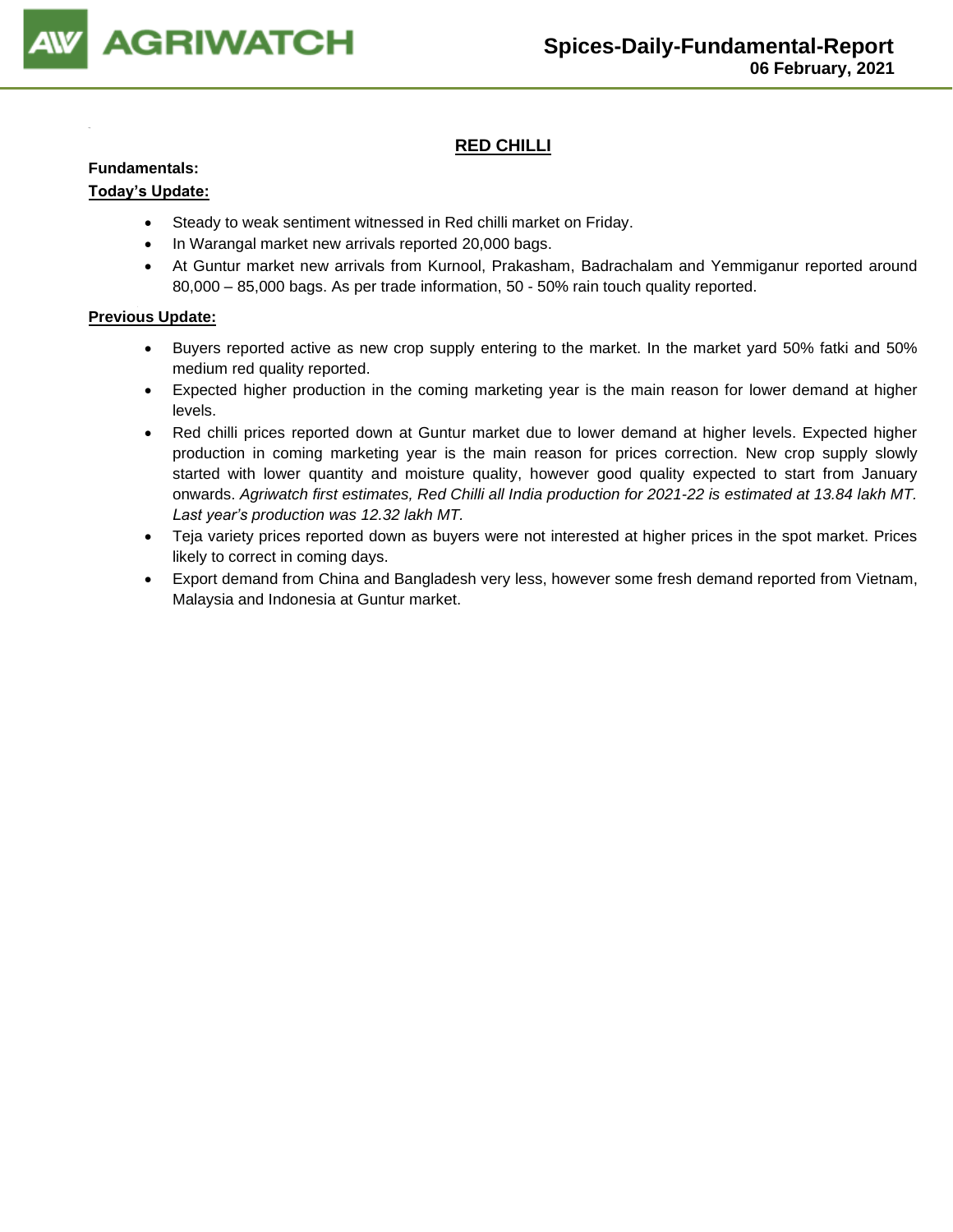

|                       |                  | Red Chilli Spot Market Prices(Loose): (Rs/Qtl) |               |           |           |           |                              |
|-----------------------|------------------|------------------------------------------------|---------------|-----------|-----------|-----------|------------------------------|
|                       |                  |                                                | 05-           | 05-Feb-   | 04-Feb-   | 04-Feb-   |                              |
| <b>State</b>          | <b>Centre</b>    | Grade                                          | <b>Feb-21</b> | 21        | 21        | 21        | Change                       |
|                       |                  |                                                | Low           | High      | Low       | High      |                              |
|                       |                  | <b>NCDEX Quality</b>                           | 10000         | 11500     | 10000     | 11500     | <b>Unch</b>                  |
|                       |                  | <b>LCA 334</b>                                 | 11500         | 12500     | 11500     | 12500     | <b>Unch</b>                  |
|                       |                  | Teja                                           | 13000         | 14000     | 13000     | 14000     | <b>Unch</b>                  |
|                       |                  | No. 273                                        | 15000         | 16000     | 15000     | 16000     | <b>Unch</b>                  |
|                       | <b>Guntur</b>    | No. 5                                          | 15000         | 16500     | 15000     | 16500     | <b>Unch</b>                  |
| <b>Andhra Pradesh</b> | <b>Benchmark</b> | Fatki                                          | 6000          | 8000      | 6000      | 8000      | <b>Unch</b>                  |
|                       | market           | Byadgi                                         | 15500         | 17500     | 15500     | 17500     | <b>Unch</b>                  |
|                       |                  | <b>US 341</b>                                  | 15500         | 16500     | 15500     | 16500     | <b>Unch</b>                  |
|                       |                  | Denvor Delux                                   | 15000         | 16500     | 15000     | 16500     | <b>Unch</b>                  |
|                       |                  | Indam <sub>5</sub>                             | 15000         | 16000     | 15000     | 16000     | <b>Unch</b>                  |
|                       |                  | Teja                                           | 11700         | 13700     | 12000     | 14000     | $-300$                       |
|                       |                  | Wonder Hot                                     | 19200         | 20200     | 19500     | 20500     | $-300$                       |
|                       |                  | 341                                            | 14000         | 15700     | 14300     | 16000     | $-300$                       |
|                       | Warangal         | Denvor Delux                                   | 14000         | 15700     | 14300     | 16000     | $-300$                       |
| Telangana             |                  | Paprika                                        | <b>NA</b>     | <b>NA</b> | <b>NA</b> | <b>NA</b> | $\blacksquare$               |
|                       |                  | Fatki                                          | 5200          | 8000      | 5500      | 8300      | $-300$                       |
|                       |                  | Teja (Cold storage)                            | 13000         | 14000     | 13800     | 14000     | <b>Unch</b>                  |
|                       | Khammam          | Teja (Non cold storage)                        | <b>NA</b>     | <b>NA</b> | <b>NA</b> | <b>NA</b> |                              |
|                       |                  | No. 12                                         | Closed        | Closed    | <b>NA</b> | <b>NA</b> |                              |
|                       |                  | <b>Indu 2070</b>                               | Closed        | Closed    | <b>NA</b> | <b>NA</b> |                              |
|                       | <b>Bedia</b>     | Fatki                                          | Closed        | Closed    | <b>NA</b> | <b>NA</b> |                              |
| <b>Madhya Pradesh</b> |                  | Jhankar                                        | Closed        | Closed    | <b>NA</b> | <b>NA</b> |                              |
|                       |                  | Ganesh                                         | Closed        | Closed    | <b>NA</b> | <b>NA</b> |                              |
|                       |                  | Teja(Khamam)                                   | 21200         | 21200     | 21200     | 21200     | <b>Unch</b>                  |
|                       |                  | M.P. MacoTeja                                  | <b>NA</b>     | <b>NA</b> | <b>NA</b> | <b>NA</b> |                              |
|                       |                  | Pala 12                                        | <b>NA</b>     | <b>NA</b> | <b>NA</b> | <b>NA</b> | $\qquad \qquad \blacksquare$ |
| <b>Delhi</b>          | <b>New Delhi</b> | <b>LCA 334</b>                                 | <b>NA</b>     | <b>NA</b> | <b>NA</b> | <b>NA</b> | $\blacksquare$               |
|                       |                  | Fatki                                          | <b>NA</b>     | <b>NA</b> | <b>NA</b> | <b>NA</b> | $\blacksquare$               |
|                       |                  | Packing                                        | <b>NA</b>     | <b>NA</b> | <b>NA</b> | <b>NA</b> | $\blacksquare$               |
|                       |                  | Dabbi                                          | <b>NA</b>     | <b>NA</b> | <b>NA</b> | $\sf NA$  |                              |
|                       |                  | Guntur                                         | <b>NA</b>     | <b>NA</b> | <b>NA</b> | <b>NA</b> |                              |
|                       |                  | Kaddi                                          | <b>NA</b>     | <b>NA</b> | NA        | <b>NA</b> |                              |
|                       |                  | Dabbi Dlx Local                                | <b>NA</b>     | <b>NA</b> | 38000     | 43000     |                              |
|                       |                  | Dabbi Medium Best (Local)                      | <b>NA</b>     | <b>NA</b> | 32000     | 36000     |                              |
|                       |                  | Dabbi Best (Bellary)                           | <b>NA</b>     | <b>NA</b> | <b>NA</b> | <b>NA</b> |                              |
|                       |                  | <b>KDL Deluxe (Local)</b>                      | <b>NA</b>     | <b>NA</b> | 29000     | 36000     |                              |
|                       |                  | <b>KDL Deluxe (Bellary)</b>                    | <b>NA</b>     | <b>NA</b> | <b>NA</b> | <b>NA</b> | $\blacksquare$               |
| <b>Karnataka</b>      | <b>Byadgi</b>    | <b>KDL Best(Local)</b>                         | <b>NA</b>     | <b>NA</b> | 25000     | 28000     |                              |
|                       |                  | <b>KDL Best(Bellary)</b>                       | <b>NA</b>     | <b>NA</b> | <b>NA</b> | <b>NA</b> |                              |
|                       |                  | <b>KDL Medium</b>                              | <b>NA</b>     | <b>NA</b> | 7500      | 9500      |                              |
|                       |                  | Denvor Deluxe                                  | <b>NA</b>     | <b>NA</b> | <b>NA</b> | <b>NA</b> |                              |
|                       |                  | 2043                                           | <b>NA</b>     | <b>NA</b> | 23000     | 27000     |                              |
|                       |                  | 5531                                           | <b>NA</b>     | <b>NA</b> | 13500     | 16000     |                              |
|                       |                  | C <sub>5</sub>                                 | <b>NA</b>     | <b>NA</b> | <b>NA</b> | <b>NA</b> |                              |
|                       |                  | <b>KDL Fatki</b>                               | <b>NA</b>     | <b>NA</b> | 1500      | 2500      |                              |
|                       |                  | Seed Fatki                                     | <b>NA</b>     | <b>NA</b> | 4000      | 7000      |                              |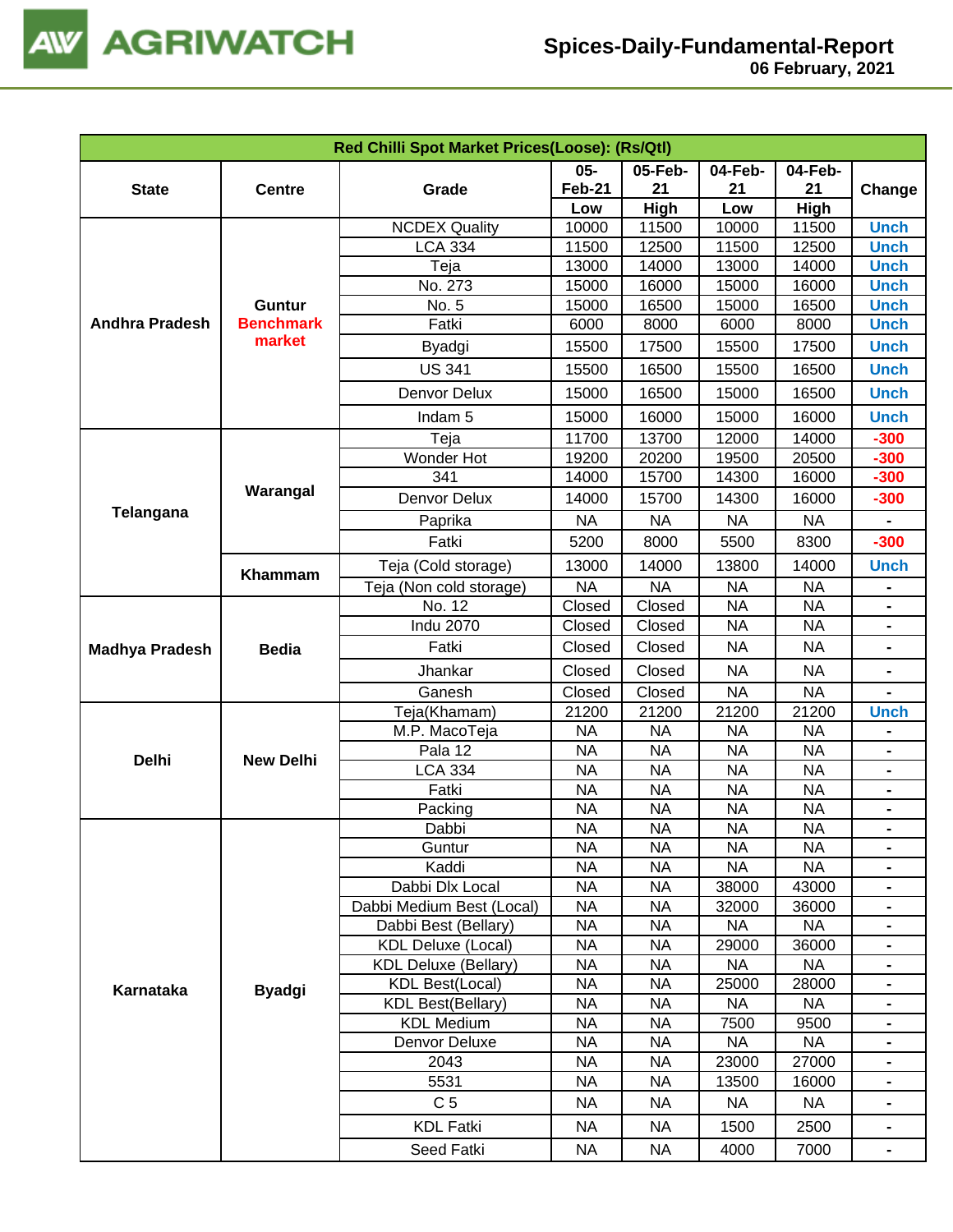

## **Spices-Daily-Fundamental-Report**

 **06 February, 2021**

|                | Arrivals & Off-take in bags (1 bag = 45 Kg), (1 bag = $38Kgs$ )* |                               |           |           |          |  |  |  |  |
|----------------|------------------------------------------------------------------|-------------------------------|-----------|-----------|----------|--|--|--|--|
| <b>State</b>   | <b>Centre</b>                                                    | <b>Parameter</b>              | 05-Feb-21 | 04-Feb-21 | Change   |  |  |  |  |
| Andhra Pradesh | Guntur                                                           | Arrivals                      | 45000     | 70000     | $-25000$ |  |  |  |  |
|                |                                                                  | Off-take                      | 40000     | 60000     | $-20000$ |  |  |  |  |
|                | Warangal                                                         | Arrivals                      | 20000     | 8000      | 12000    |  |  |  |  |
| Telangana      | Khammam                                                          | Arrivals (Cold storage) *     | 40000     | 25000     | 15000    |  |  |  |  |
|                |                                                                  | Arrivals (Non cold storage) * | ΝA        | NA        | -        |  |  |  |  |
| Karnataka      | <b>Byadgi</b>                                                    | Arrivals                      | ΝA        | 136000    |          |  |  |  |  |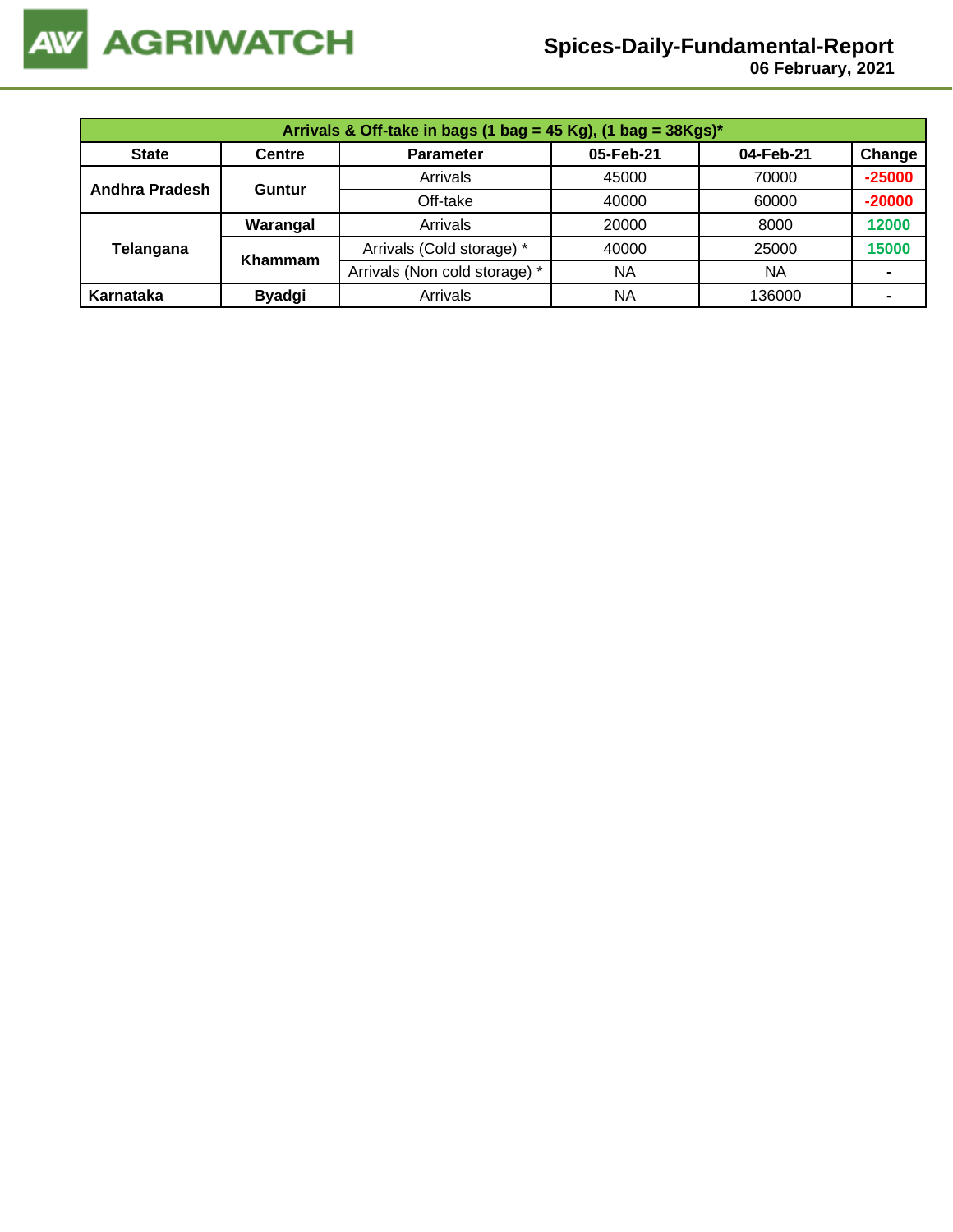

## **TURMERIC**

#### **Fundamentals:**

#### **Today's Update:**

- Steady to firm sentiment witnessed in Turmeric spot market on Friday.
- Expected lower production current year supported the prices in the spot market.
- In Erode spot market, turmeric supply is arriving at an average of 2,600 bags daily.
- Turmeric buyers reported active at current price levels as market movement are increasing day by day.

- New Turmeric crop supply reported at Nizamabad spot market with higher moisture content around 10 25%.
- The farmers plan on releasing their stocks only at higher prices and buyers are not active at those prices.
- *Agriwatch first estimates, Turmeric all India production for 2021-22 is estimated at 4.46 lakh MT. Last year's production was 4.53 lakh MT.*

| <b>Turmeric Spot Market Prices (Loose): (Rs/Qtl)</b> |                         |                                 |           |           |                |  |
|------------------------------------------------------|-------------------------|---------------------------------|-----------|-----------|----------------|--|
| <b>State</b>                                         | <b>Centre</b>           | Grade                           | 05-Feb-21 | 04-Feb-21 | Change         |  |
|                                                      |                         | Nizam quality                   | 6700      | 6700      | <b>Unch</b>    |  |
|                                                      | <b>Nizamabad</b>        | Double polish finger            | 7300      | 7300      | <b>Unch</b>    |  |
| Telangana                                            | <b>Benchmark market</b> | Gattah (unpolished)             | 6500      | 6500      | <b>Unch</b>    |  |
|                                                      |                         | Gattah (double polished)        | 7200      | 7200      | <b>Unch</b>    |  |
|                                                      | Warangal                | Finger                          | 6500      | 6500      | <b>Unch</b>    |  |
|                                                      |                         | Round                           | 6000      | 6000      | <b>Unch</b>    |  |
|                                                      |                         | Finger                          | 7200      | 7000      | 200            |  |
|                                                      | Erode                   | Gattah                          | 7000      | 6800      | 200            |  |
|                                                      |                         | Sellem                          | 8000      | 7800      | 200            |  |
| <b>Tamil Nadu</b>                                    | Coimbatore              | <b>Bulb</b>                     | <b>NA</b> | <b>NA</b> | $\blacksquare$ |  |
|                                                      |                         | Finger                          | <b>NA</b> | <b>NA</b> |                |  |
|                                                      | <b>Salem</b>            | <b>Bulb</b>                     | <b>NA</b> | <b>NA</b> |                |  |
|                                                      |                         | Finger                          | <b>NA</b> | <b>NA</b> |                |  |
| <b>Andhra Pradesh</b>                                |                         | <b>Bulb</b>                     | 6000      | 5600      | 400            |  |
|                                                      | <b>Duggirala</b>        | <b>Bilty</b>                    | 6540      | 6104      | 436            |  |
|                                                      |                         | Finger                          | 6000      | 5600      | 400            |  |
|                                                      |                         | <b>Bilty</b>                    | 6540      | 6104      | 436            |  |
|                                                      |                         | Rajpuri/Salem Finger            | 12300     | 12000     | 300            |  |
|                                                      | Sangli                  | Rajpuri Medium                  | 8300      | 8000      | 300            |  |
|                                                      |                         | DesiKadappa                     | 7300      | 7000      | 300            |  |
|                                                      |                         | Salem Powder                    | <b>NA</b> | <b>NA</b> |                |  |
|                                                      |                         | Mini Salem                      | <b>NA</b> | <b>NA</b> |                |  |
| <b>Maharashtra</b>                                   | <b>Basmat</b>           | <b>Super Salem</b>              | <b>NA</b> | <b>NA</b> |                |  |
|                                                      |                         | <b>Gattah Powder</b>            | <b>NA</b> | <b>NA</b> |                |  |
|                                                      |                         | <b>Gattah Premium</b>           | <b>NA</b> | <b>NA</b> |                |  |
|                                                      |                         | <b>Turmeric Finger Polished</b> | 7300      | 7100      | 200            |  |
|                                                      | <b>Nanded</b>           | <b>Turmeric Bulb Polished</b>   | 6700      | 6100      | 600            |  |
|                                                      |                         | <b>Turmeric Mix</b>             | 6400      | 5900      | 500            |  |
|                                                      |                         | Gattah                          | 7200      | 7200      | <b>Unch</b>    |  |
| <b>Delhi</b>                                         |                         | Mini Salem                      | 8100      | 8100      | <b>Unch</b>    |  |
|                                                      | <b>Delhi</b>            | <b>Finger Single Polished</b>   | 7400      | 7000      | 400            |  |
|                                                      |                         | <b>Finger Double Polished</b>   | 8000      | 7500      | 500            |  |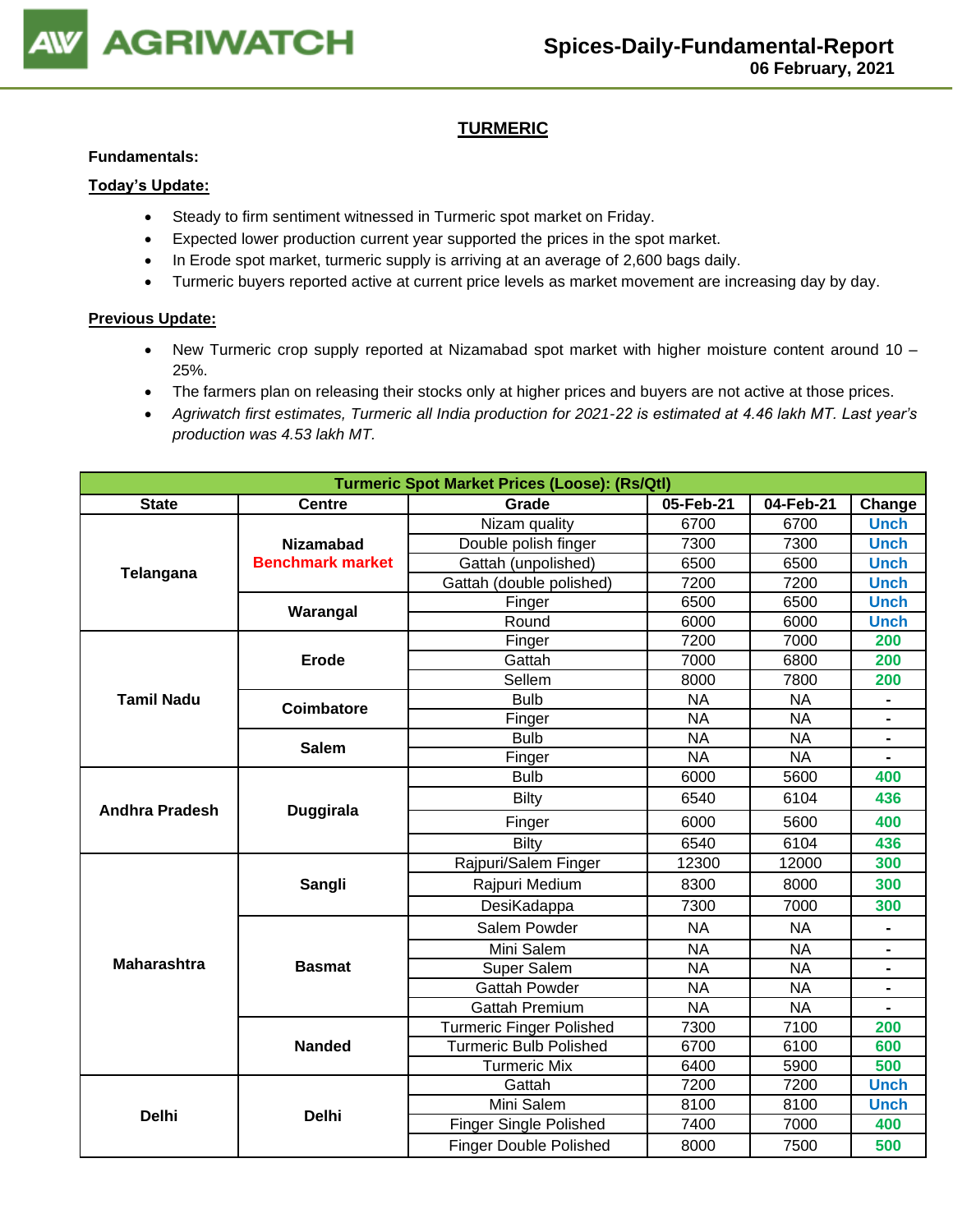

# **Spices-Daily-Fundamental-Report**

 **06 February, 2021**

| <b>State</b>          |                  | Arrival & Off-take in bags $*(1 \text{ bag} = 75 \text{ Kg}), \#(1 \text{ bag} = 60 \text{ Kg})$ |           |           |                      |
|-----------------------|------------------|--------------------------------------------------------------------------------------------------|-----------|-----------|----------------------|
|                       | <b>Centre</b>    | <b>Parameter</b>                                                                                 | 05-Feb-21 | 04-Feb-21 | Change               |
|                       | <b>Nizamabad</b> | <b>Arrival</b>                                                                                   | 12000     | 7000      | 5000                 |
| <b>Telangana</b>      |                  | Off-take                                                                                         | 12000     | 7000      | 5000                 |
|                       | Warangal         | <b>Arrival</b>                                                                                   | <b>NA</b> | NA        |                      |
|                       | Erode            | <b>Arrival</b>                                                                                   | 5000      | 3000      | 2000                 |
|                       |                  | Off-take                                                                                         | 5000      | 3000      | 2000                 |
| Tamil Nadu            | Coimbatore       | Arrival                                                                                          | NA.       | NA.       |                      |
|                       | <b>Salem</b>     | Arrival*                                                                                         | NA.       | NA        |                      |
| <b>Andhra Pradesh</b> | <b>Duggirala</b> | Arrival*                                                                                         | 5000      | <b>NA</b> | $\blacksquare$       |
|                       | Sangli           | Arrival#                                                                                         | 800       | 500       | 300                  |
| <b>Maharashtra</b>    | <b>Basmat</b>    | Arrival*                                                                                         | NA.       | NA        | $\blacksquare$       |
|                       | <b>Nanded</b>    | Arrival                                                                                          | 700       | 1000      | $-300$               |
|                       |                  |                                                                                                  |           |           | <b>Arrival * Qtl</b> |

## **NCDEX-FUTURES MARKET**

| Turmeric                 |     |      |      |      |       |               |             |       |           |
|--------------------------|-----|------|------|------|-------|---------------|-------------|-------|-----------|
| +/-\$<br><b>Contract</b> |     | Open | High | Low  | Close | <b>Volume</b> | Vol. Change | Οl    | OI Change |
| Apr-21                   | 266 | 6622 | 6928 | 6600 | 6928  | 2,995         | 2.040       | 9.505 | 545       |
| May-21                   | 122 | 6660 | 6806 | 6660 | 6806  | 285           | 195         | 540   | ∽         |
| <b>Jun-21</b>            |     | 6706 | 6706 | 6706 | 6706  |               |             |       |           |

| <b>Spread</b> | Apr-21 | <b>May-21</b> | <b>Jun-21</b> |
|---------------|--------|---------------|---------------|
| <b>Basis</b>  | $-228$ |               |               |
| Apr-21        |        | $-122$<br>. . |               |
| $May-21$      |        |               | $-100$        |

NB: Spot prices used for spread calculation is basis Nizamabad for Nizam grade. Basis = Spot prices– Near month futures.

#### **NCDEX- STOCK POSITION**

| <b>Stocks</b>    | <b>Demat</b>  | <b>In-Process</b> | Total         |
|------------------|---------------|-------------------|---------------|
|                  | 04.02.2021    | 04.02.2021        | 04.02.2021    |
| Sangli           |               | 257               | 257           |
| Erode            | $\sim$ $\sim$ | $- -$             | $\sim$ $\sim$ |
| <b>Nizamabad</b> | $- -$         | $- -$             | $\sim$ $\sim$ |
| Warangal         | $- -$         | $- -$             | $- -$         |
|                  |               |                   |               |

(**Quantity in MT)**

### **NCDEX Turmeric EED Wise Stock Position (Qty in MT) on 01st Feb, 2021**

| <b>EED</b>    | <b>Sangli</b><br>(DesiCuddapah) | Sangli<br>(Rajapore) | <b>Nizamabad</b> | <b>Nizamabad</b><br>(Farmer Polished) | <b>Basmat</b><br>(Salem) | <b>Total</b>             |
|---------------|---------------------------------|----------------------|------------------|---------------------------------------|--------------------------|--------------------------|
| $\sim$ $\sim$ |                                 | ۰                    |                  |                                       | $\overline{\phantom{a}}$ |                          |
| $10$ -Jan-21  | $\sim$                          | $\sim$ $\sim$        | $\sim$ $\sim$    | $\sim$ $\sim$                         | $\overline{\phantom{a}}$ | $\sim$ $\sim$            |
| <b>Total</b>  | $\sim$                          | $\blacksquare$       | $\sim$           | $\sim$                                | $\sim$                   | $\overline{\phantom{a}}$ |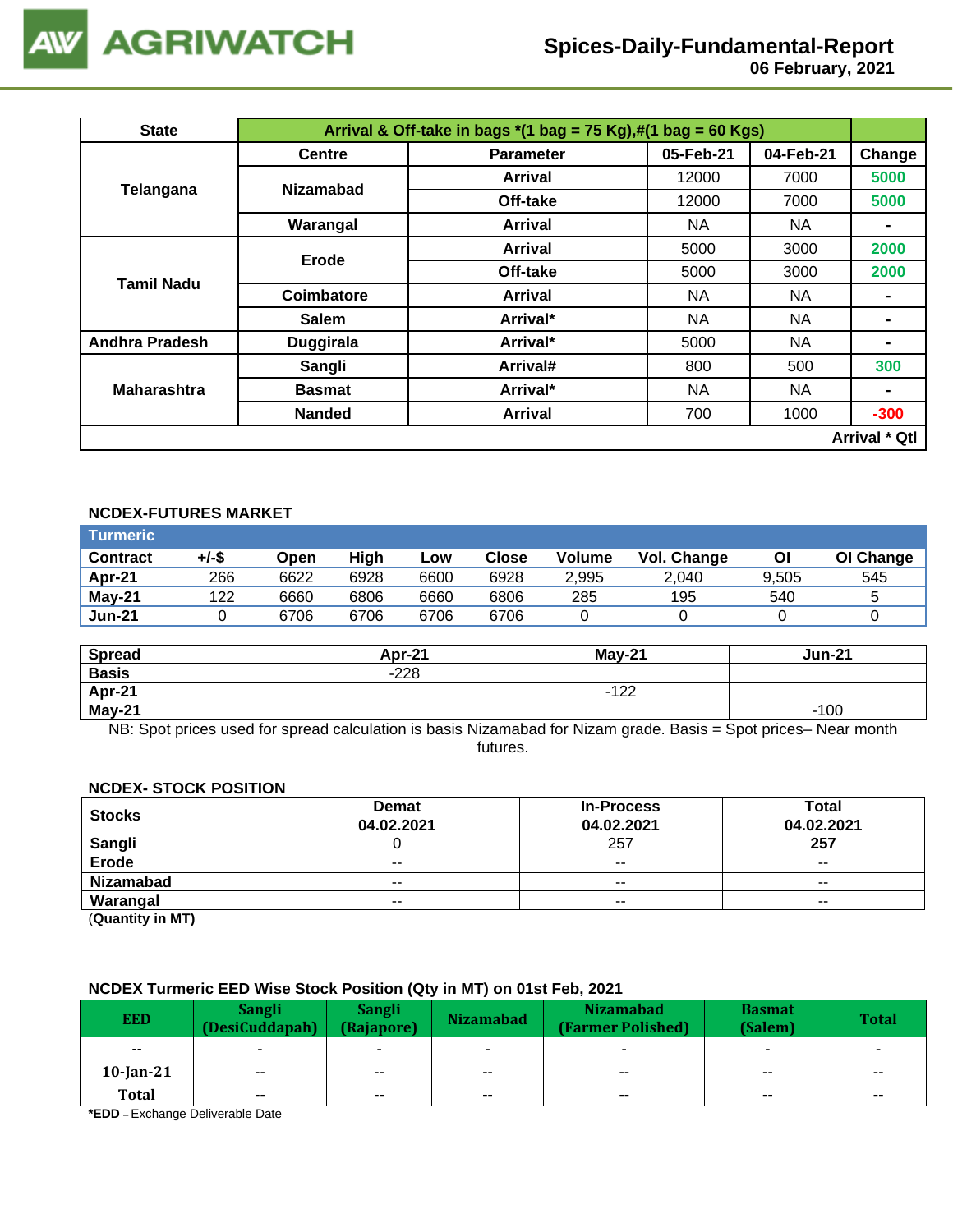

## **BLACK PEPPER**

## **Fundamentals:**

### **Today's Update:**

- Steady to firm sentiment witnessed in pepper market on Friday.
- As on 5th February, new pepper 500 G/L traded at Rs.31,500/-qtl, steady from previous day.
- Vietnam pepper prices went sideways. Currently, the lowest purchasing level is 50,500 VND / kg in Gia Lai province. Next is Dong Nai province with 51,000 VND / kg. The remaining localities traded stably in the range from 51,500 to 53,000 VND / kg.
- According to statistics from the General Department of Customs Vietnam, Vietnam's pepper exports in 2020 will reach 285.3 thousand tons, worth \$ 660.57 million, up 0.4% in volume, but down 7.5%. in value compared to 2019.
- In December alone, pepper exports reached 20.74 thousand tons, worth 57.4 million USD, down 9.5% in volume and 5.1% in value compared to November 2020, compared to November 2020. with December 2019, up 24.5% in volume and 42.9% in value.

## •

- Indian pepper growers are becoming wary of growing imports from other pepper producing countries, especially Sri Lanka. According to the report, compared with 21,518 tons in 2019, the total volume of pepper imported from other countries to India increased by 2.56% to 22,071 tons in 2020.
- Particularly for Sri Lanka, shipments from the island nation reached 4,017 tons by 2020, up 30% from 3,014 tons in the previous year.
- Agriwatch estimate, pepper production in current year (2020) 65,000 tons which will be higher than last year (2019) 45,000 tons.
- As per trade sources, the total pepper output in the 2019-2020 crop year is estimated at 558,000 tons, still significantly higher than the total consumption demand of 496,000 tons.

|              | <b>Black Pepper Spot Market Prices (Loose): (Rs/Qtl)</b> |                                        |           |           |                |  |  |  |
|--------------|----------------------------------------------------------|----------------------------------------|-----------|-----------|----------------|--|--|--|
| <b>State</b> | <b>Centre</b>                                            | Grade                                  | 05-Feb-21 | 04-Feb-21 | Change         |  |  |  |
| Kerala       | Kochi                                                    | Ungarbled                              | 32500     | 32500     | <b>Unch</b>    |  |  |  |
|              | <b>Benchmark market</b>                                  | Garbled                                | 34500     | 34500     | <b>Unch</b>    |  |  |  |
| Karnataka    | Chikkamagaluru                                           | Ungarbled                              | 33000     | 32500     | 500            |  |  |  |
| <b>Delhi</b> | <b>New Delhi</b>                                         | Unpolished                             | 37000     | 37000     | <b>Unch</b>    |  |  |  |
|              |                                                          | Number 11.5                            | NA.       | <b>NA</b> | $\blacksquare$ |  |  |  |
|              |                                                          | <b>Arrivals &amp; Off-take in Tons</b> |           |           |                |  |  |  |
| <b>State</b> | Centre                                                   | <b>Parameter</b>                       | 05-Feb-21 | 04-Feb-21 | Change         |  |  |  |
|              | Kochi                                                    | Arrivals                               | 22        | 26        | -4             |  |  |  |
| Kerala       |                                                          | Off-take                               | 22        | 26        | -4             |  |  |  |

|             | <b>Black Pepper FOB Prices (USD/MT)</b> |                          |                                           |                                            |                                        |                              |  |  |  |  |
|-------------|-----------------------------------------|--------------------------|-------------------------------------------|--------------------------------------------|----------------------------------------|------------------------------|--|--|--|--|
| <b>Date</b> | <b>Brazil</b><br><b>ASTA 570</b>        | ex Kochi<br>(India) ASTA | Lampung<br>(Indonesia)<br><b>ASTA 570</b> | Kuching (Sarawak,<br><b>Malaysia) ASTA</b> | <b>Ho Chi Minh</b><br>(Vietnam) 500g/l | Ho Chi<br><b>Minh 550g/l</b> |  |  |  |  |
| 27/01/21    | 2800                                    | 4738                     | 3003                                      | 3675                                       | 2905                                   | 2986                         |  |  |  |  |
| 28/01/21    | 2800                                    | 4722                     | 2997                                      | 3675                                       | 2905                                   | 2986                         |  |  |  |  |
| 29/01/21    | 2800                                    | 4729                     | 3005                                      | 3675                                       | 2905                                   | 2986                         |  |  |  |  |
| 01/02/21    | 2800                                    | 4729                     | 2932                                      | 3675                                       | 2905                                   | 2986                         |  |  |  |  |
| 02/02/21    | 2800                                    | 4727                     | 2932                                      | 3675                                       | 2905                                   | 2986                         |  |  |  |  |
| 03/02/21    | 2800                                    | 4730                     | 2938                                      | 3675                                       | 2905                                   | 2986                         |  |  |  |  |
| 04/02/21    | 2800                                    | 4732                     | 2934                                      | 3675                                       | 2905                                   | 2986                         |  |  |  |  |
| 05/02/21    | 2800                                    |                          | 2928                                      | 3850                                       | 2905                                   | 2986                         |  |  |  |  |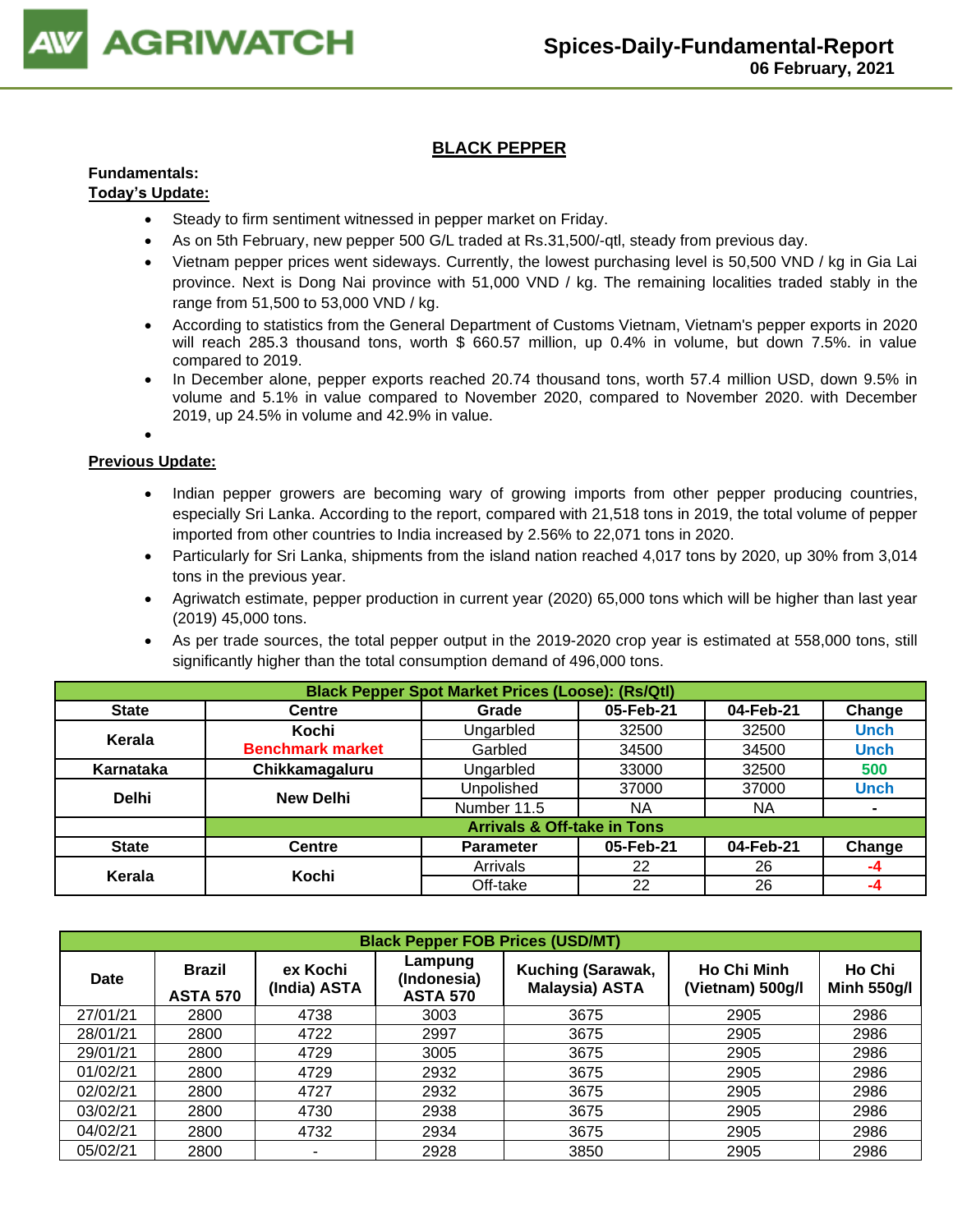

## **JEERA (CUMIN SEED)**

#### **Fundamentals: Today's Update:**

- Continued mixed sentiment witnessed in Jeera spot market on Friday.
- Jeera traded till now in Gujarat in major market like Unjha, Rajkot, Patan, Dhrol, Gondal around 89 91%.
- In Rajasthan Jodhpur, Nagaur- Harvesting has been completed, 88 90% traded, balance produce is in farmer's hand.
- In Uniha benchmark market new crop supply reported at around 2,800 2,900 bags on an average daily basis.
- As per Agriwatch first production estimate, Jeera production for 2021-22 (marketing period) is estimated at 391,291 MT (around 71 lakh bags each of 55 kg) compared to last year's 451,451 MT (82 lakh bags).

- Buyers reported active at lower prices level. Export demand continuing at Unjha spot market.
- Jeera sowing finished in Gujarat and Rajasthan growing regions, current year area likely to go down by 15 20% due to lower prices.

|              |                                  | Jeera (Cumin Seed) Spot Market Prices (Loose): (Rs/Qtl) |           |           |                      |
|--------------|----------------------------------|---------------------------------------------------------|-----------|-----------|----------------------|
| <b>State</b> | <b>Centre</b>                    | 04-Feb-21                                               | Change    |           |                      |
|              |                                  | Local                                                   | 12700     | 12800     | $-100$               |
|              | Unjha<br><b>Benchmark market</b> | <b>NCDEX Quality</b>                                    | 14100     | 14100     | <b>Unch</b>          |
|              |                                  | Poojari type /Machine Cut                               | 14800     | 14800     | <b>Unch</b>          |
|              |                                  | 1% Singapore                                            | 12950     | 12950     | <b>Unch</b>          |
|              | <b>Mundra Port (FoR)</b>         | 2% Singapore                                            | 12700     | 12700     | <b>Unch</b>          |
| Gujarat      |                                  | 1 % European                                            | 13450     | 13450     | <b>Unch</b>          |
|              |                                  | 2% European                                             | 13200     | 13200     | <b>Unch</b>          |
|              | Rajkot                           | Local                                                   | 12455     | 12500     | $-45$                |
|              | Patan                            | Local                                                   | 12005     | 10360     | 1645                 |
|              | <b>Dhrol</b>                     | Local                                                   | <b>NA</b> | <b>NA</b> |                      |
|              | Gondal                           | Local                                                   | 12000     | 12000     | <b>Unch</b>          |
| Rajasthan    | Jodhpur                          | Local                                                   | 12400     | 12000     | 400                  |
|              | <b>Merta City</b>                | Local                                                   | 13000     | 12400     | 600                  |
|              | <b>Nagaur</b>                    | Local                                                   | 12800     | 12700     | 100                  |
|              | <b>Anandpur Kalu</b>             | Local                                                   | 13000     | 13000     | <b>Unch</b>          |
| <b>Delhi</b> | <b>New Delhi</b>                 | Ganesh                                                  | 13800     | 13800     | <b>Unch</b>          |
|              |                                  | Poojari type / Machine Cut                              | 15200     | 15200     | <b>Unch</b>          |
|              |                                  | Arrival & Off-take in bags (1 bag = 55 kg)              |           |           |                      |
| <b>State</b> | <b>Centre</b>                    | <b>Parameter</b>                                        | 05-Feb-21 | 04-Feb-21 | Change               |
|              | Unjha                            | Arrival                                                 | 2500      | 1500      | 1000                 |
|              |                                  | Off-take                                                | 2500      | 1500      | 1000                 |
| Gujarat      | Rajkot                           | Arrival*                                                | 350       | 560       | $-210$               |
|              | Patan                            | Arrival*                                                | 84        | 5         | 79                   |
|              | <b>Dhrol</b>                     | Arrival*                                                | <b>NA</b> | <b>NA</b> |                      |
|              | Gondal                           | Arrival                                                 | 1500      | 1400      | 100                  |
|              | Jodhpur                          | Arrival                                                 | 300       | 600       | $-300$               |
| Rajasthan    | <b>Merta City</b>                | Arrival                                                 | 800       | 500       | 300                  |
|              | <b>Nagaur</b>                    | Arrival                                                 | 400       | 300       | 100                  |
|              | <b>Anandpur Kalu</b>             | Arrival                                                 | 50        | 50        | <b>Unch</b>          |
|              |                                  |                                                         |           |           | <b>Arrival * Qtl</b> |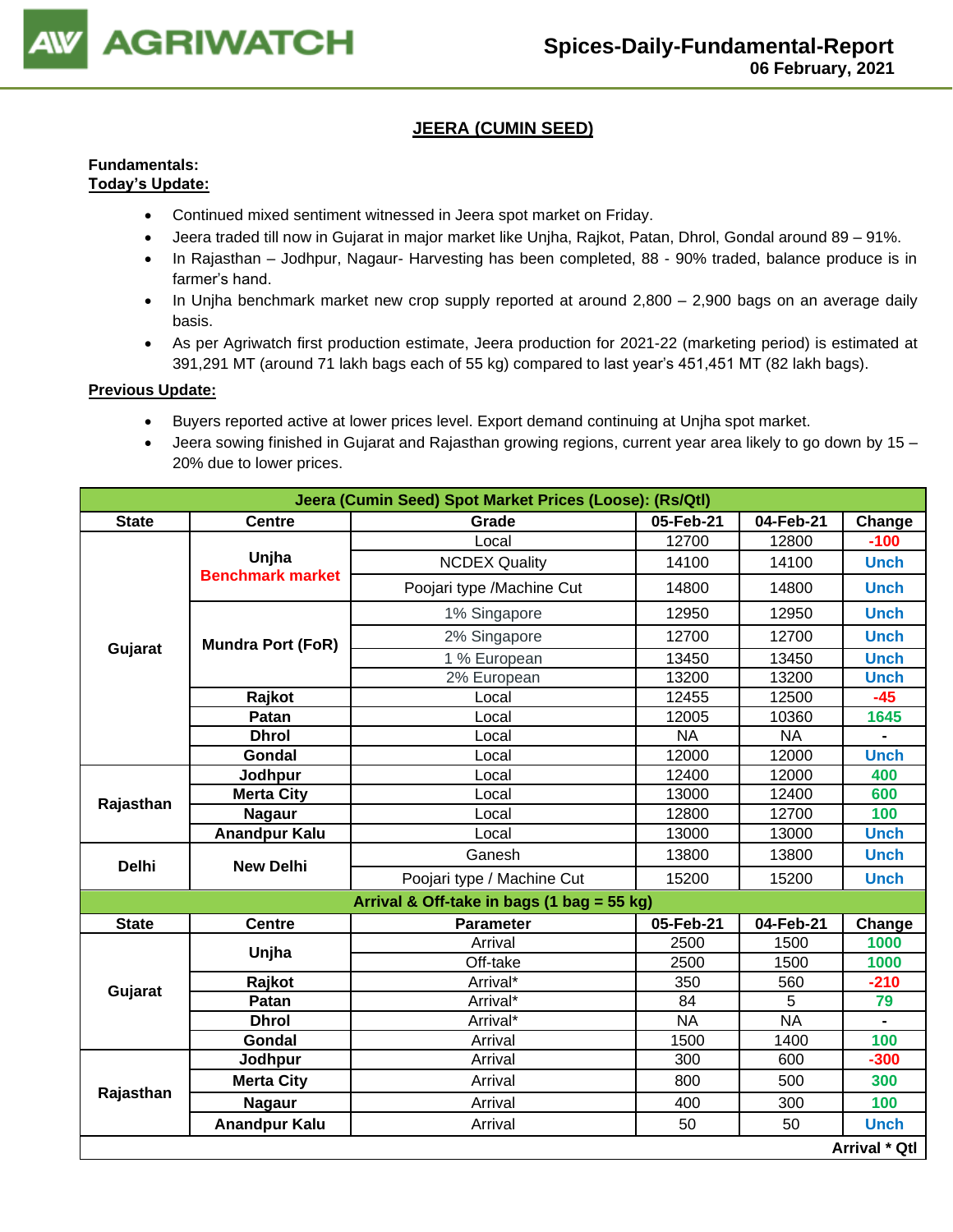#### **NCDEX-FUTURES MARKET**

| Jeera (Cumin Seed) |       |       |       |       |              |        |             |       |           |
|--------------------|-------|-------|-------|-------|--------------|--------|-------------|-------|-----------|
| <b>Contract</b>    | +/-\$ | Open  | Hiah  | LOW   | <b>Close</b> | Volume | Vol. Change | ΟI    | OI Change |
| Mar-21             | 50.00 | 13050 | 13180 | 13025 | 13025        | 165    | -273        | 1.185 | -84       |
| Apr-21             | 20.00 | 12990 | 13110 | 13010 | 13010        | 96     |             | 1.272 | 24        |
| $May-21$           |       | 13005 | 13005 | 13005 | 13005        |        |             |       |           |

| <b>Spread</b> | <b>Mar-21</b> | Apr-21 | $May-21$ |
|---------------|---------------|--------|----------|
| <b>Basis</b>  | 1075          |        |          |
| Mar-21        |               | -15    |          |
| Apr-21        |               |        | -၁       |

NB: Spread was done by taking Spot prices at Unjha or NCDEX Quality. Basis = Spot prices– Near month futures.

#### **NCDEX- STOCK POSITION**

| <b>Stocks</b>         | <b>Demat</b> | <b>In-Process</b> | Total                    |
|-----------------------|--------------|-------------------|--------------------------|
|                       | 04.02.2021   | 04.02.2021        | 04.02.2021               |
| Jodhpur               | $- -$        | $\sim$            | $\overline{\phantom{a}}$ |
| Uniha                 | 39           |                   | 39                       |
| $\sim$ $\sim$<br>____ |              |                   |                          |

(**Quantity in MT)**

## **NCDEX Jeera (Cumin Seed) EED Wise Stock Position Qty in MT on 01st Feb, 2021**

| <b>EED</b>   | Jodhpur | <b>Uniha</b> | <b>Total</b> |
|--------------|---------|--------------|--------------|
| 10- Feb-21   |         | 39           | 39           |
| <b>Total</b> |         | 39           | 39           |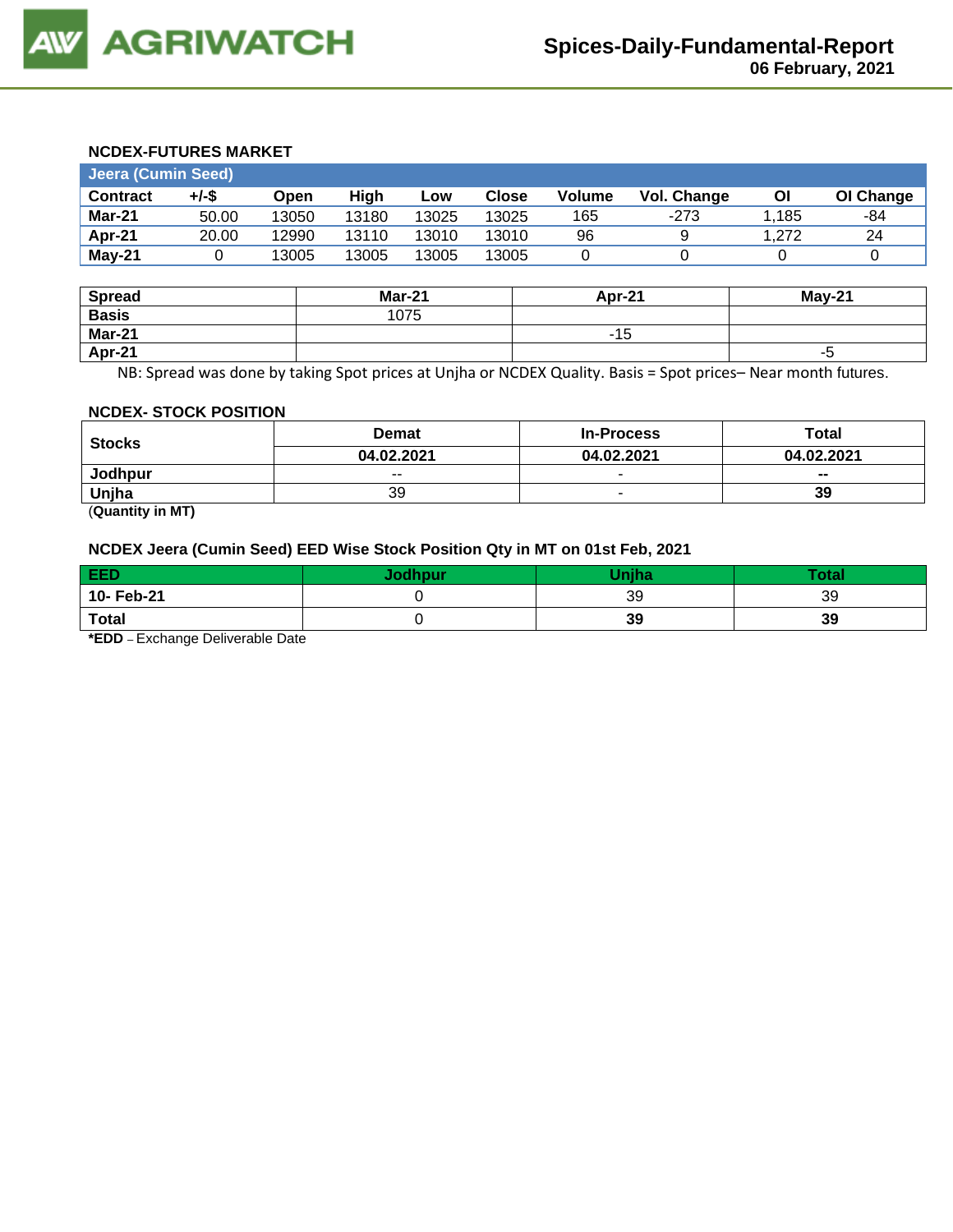

## **CARDAMOM**

#### **Fundamentals**

#### **Today's Update:**

• Steady to firm sentiments witnessed in Cardamom spot market on Friday.

- Buyers reported active in the spot market due to good domestic (20% reported increased) and international demand.
- Cardamom crop reported damaged in Guatemala so international demand shifted to India supported the prices.
- New Cardamom supply continued to the market. Current year Cardamom production likely to go up due to favourable weather condition in Kerala and Tamil Nadu put cap on prices from higher levels.
- Agriwatch estimates for 2020-21, India's Cardamom production would be around 22,000 23,000 MT, due to favourable weather conditions. Last year it was 19,000 – 20,000 MT.

| <b>Small Cardamom Spot Market Prices (Loose): (Rs/Kg)</b> |                                     |                  |           |           |                |  |  |  |
|-----------------------------------------------------------|-------------------------------------|------------------|-----------|-----------|----------------|--|--|--|
| <b>State</b>                                              | <b>Auction Price</b>                |                  | 05-Feb-21 | 04-Feb-21 | Change         |  |  |  |
| Kerala                                                    | <b>Kumily</b>                       | <b>Max price</b> | 2124      | 1899      | 225            |  |  |  |
|                                                           | <b>Benchmark market</b>             | Avg. Price       | 1599      | 1527      | 72             |  |  |  |
|                                                           |                                     | <b>Medium</b>    | 1600      | 1600      | <b>Unch</b>    |  |  |  |
|                                                           |                                     | 6.5 (Bold)       | 1700      | 1700      | <b>Unch</b>    |  |  |  |
| <b>Delhi</b>                                              | <b>New Delhi</b>                    | 7 (Bold)         | 1800      | 1800      | <b>Unch</b>    |  |  |  |
|                                                           |                                     | 7.5 (Bold)       | 1950      | 1950      | <b>Unch</b>    |  |  |  |
|                                                           |                                     | 8 (Bold)         | 2250      | 2250      | <b>Unch</b>    |  |  |  |
| Large Cardamom Spot Market Prices: (Rs/Kg)                |                                     |                  |           |           |                |  |  |  |
|                                                           | Singtam                             | <b>Badadana</b>  | <b>NA</b> | 426       | $\blacksquare$ |  |  |  |
| <b>Sikkim</b>                                             | Singtam                             | Chotadana        | <b>NA</b> | 388       | $\blacksquare$ |  |  |  |
|                                                           | Gangtok                             | <b>Badadana</b>  | <b>NA</b> | 438       | $\blacksquare$ |  |  |  |
|                                                           | Gangtok                             | Chotadana        | <b>NA</b> | 400       | $\blacksquare$ |  |  |  |
|                                                           | <b>Siliguri</b>                     | <b>Badadana</b>  | <b>NA</b> | 563       | $\blacksquare$ |  |  |  |
| <b>West Bengal</b>                                        | <b>Siliguri</b>                     | Chotadana        | <b>NA</b> | 420       | $\blacksquare$ |  |  |  |
|                                                           | <b>Arrival &amp; Off-take in Kg</b> |                  |           |           |                |  |  |  |
| <b>State</b>                                              | <b>Parameter</b>                    | <b>Centre</b>    | 05-Feb-21 | 04-Feb-21 | Change         |  |  |  |
| Kerala                                                    |                                     | <b>Arrivals</b>  | 74956     | 48218     | 26738          |  |  |  |
|                                                           | <b>Kumily</b>                       | Off-take         | 69218     | 45385     | 23833          |  |  |  |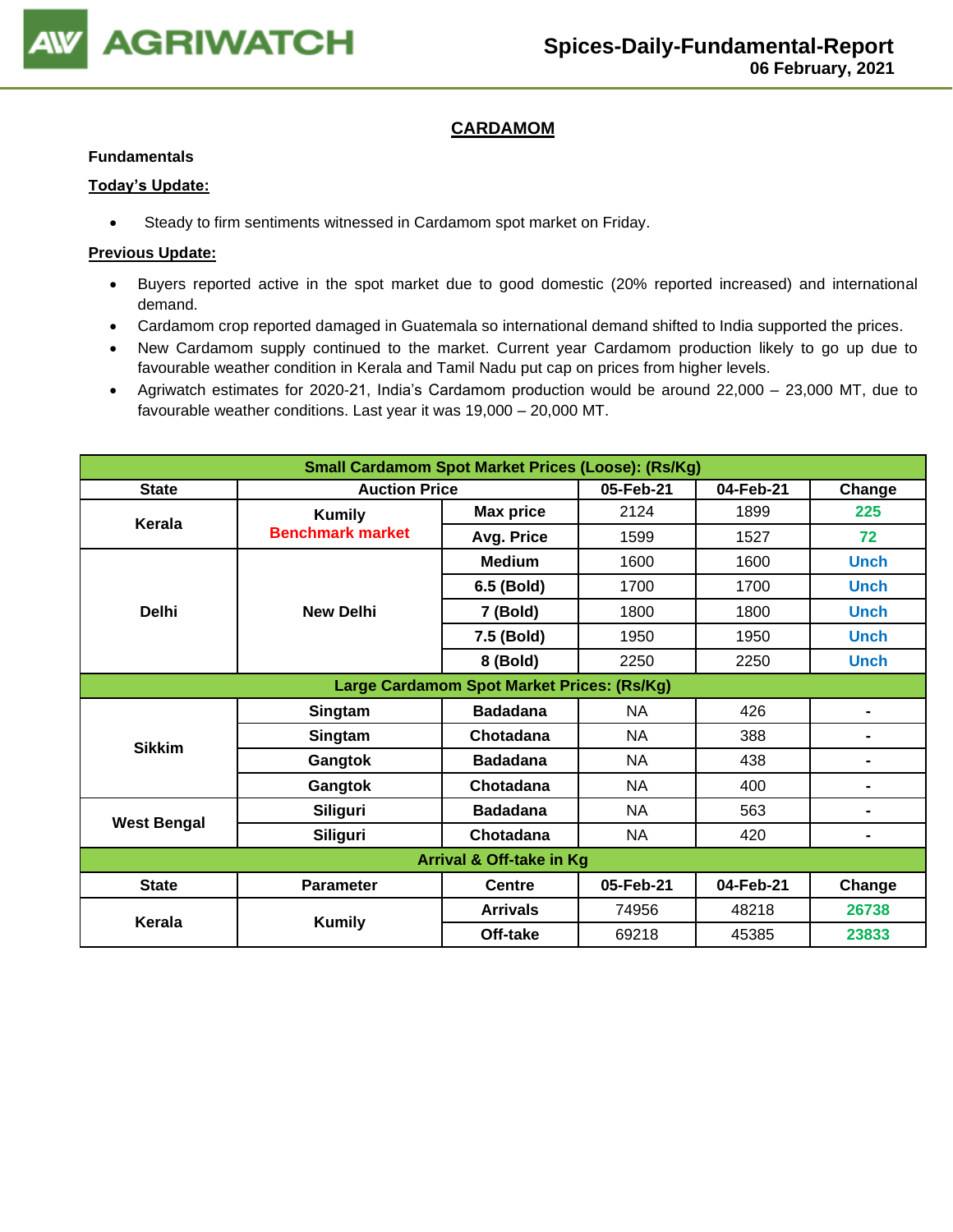#### **MCX-FUTURES MARKET**

| <b>Cardamom</b> |               |       |       |       |              |        |                    |       |           |
|-----------------|---------------|-------|-------|-------|--------------|--------|--------------------|-------|-----------|
| <b>Contract</b> | $+/-$ \$      | Open  | High  | Low   | <b>Close</b> | Volume | <b>Vol. Change</b> | ΟI    | OI Change |
| <b>Feb-21</b>   | $\sim$ $\sim$ | $-$   | $- -$ | $- -$ | $- -$        | $-$    | $- -$              | $- -$ | $- -$     |
| <b>Mar-21</b>   | $- -$         | $- -$ | $- -$ | $- -$ | $- -$        | $- -$  | $- -$              | $- -$ | $- -$     |
| Apr-21          | $- -$         | $- -$ | $- -$ | $- -$ | $- -$        | $- -$  | $- -$              | $- -$ | $- -$     |

| <b>Spread</b> | <b>Feb-21</b>            | <b>Mar-21</b>            | April-21                 |
|---------------|--------------------------|--------------------------|--------------------------|
| <b>Basis</b>  | $\overline{\phantom{a}}$ | $\overline{\phantom{a}}$ | $\overline{\phantom{a}}$ |
| <b>Feb-21</b> | $\overline{\phantom{a}}$ | $\sim$ $\sim$            | $\overline{\phantom{a}}$ |
| <b>Mar-21</b> | $\overline{\phantom{a}}$ | $\overline{\phantom{a}}$ | $- -$                    |

NB: Spread was done by taking Spot prices of Average quality prices. Basis = Spot prices– Near month futures.

#### **MCX- STOCK POSITION**

| <b>Stocks</b> | <b>Demat</b>             | <b>In-Process</b>        | Total                    |  |
|---------------|--------------------------|--------------------------|--------------------------|--|
|               | 04.02.2021               | 04.02.2021               | 04.02.2021               |  |
| Vandanmedu    | $\overline{\phantom{0}}$ | $\overline{\phantom{0}}$ | $\overline{\phantom{0}}$ |  |
| T.N.(Bodi)    | $- -$                    | $-$                      | $- -$                    |  |
|               |                          |                          |                          |  |

(**Quantity in MT)**

#### **MCX Cardamom EED Wise Stock Position Qty in MT on 01st Feb, 2021**

| EED                      | Vandanmedu <sup> </sup> | bdi)<br>$\sqrt{2}$ | -<br>Total |
|--------------------------|-------------------------|--------------------|------------|
| $\blacksquare$           | $- -$                   | $- -$              | $- -$      |
| $\overline{\phantom{a}}$ | $- -$                   | $- -$              | $- -$      |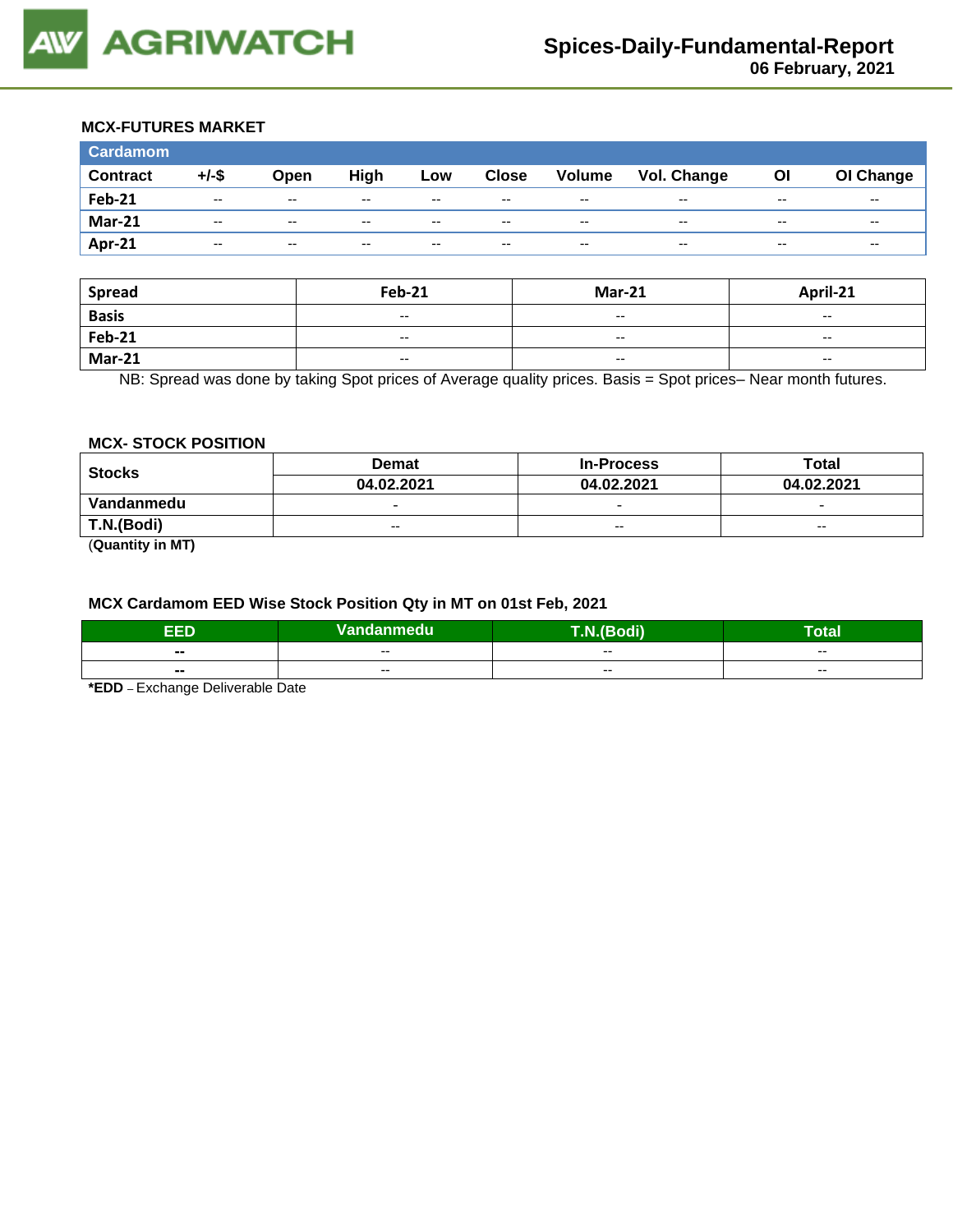

## **CORIANDER SEED**

## **Fundamentals:**

## **Today's Update:**

• By and large steady sentiment witnessed in Coriander spot market on Friday.

- As per Agriwatch first production estimate, Coriander production for 2021-22 (marketing year) is estimated at 342,435 MT (85 lakh bags) compared to last year's 352,316 MT (88 lakh bags, 1 bag = 40 kg).
- Coriander sowing finished in Rajasthan, Madhya Pradesh and Gujarat growing regions. As per trade information, area may go down in MP and Rajasthan, however in Gujarat sowing area reported higher.
- We expect 2021-22 marketing year likely to be good for Coriander.
- Buyers are likely to be active at the current level or may wait for some correction, to go for active buying as ending stocks slowly come down.
- As per Agriwatch final production estimate, Coriander production for 2020-21 (marketing period) is estimated at  $352,316$  MT (88 lakh bags) compared to previous year's 268,957 MT (67 lakh bags, 1 bag = 40 kg).
- *Though carryover stocks reported higher current year but ending stocks (AW estimate) for 2019-20 will be less compared to last three years likely to support Coriander prices in new season from lower levels.*

| <b>Coriander Spot Market Prices (Loose): (Rs/Qtl)</b> |                               |               |           |           |                |  |  |
|-------------------------------------------------------|-------------------------------|---------------|-----------|-----------|----------------|--|--|
| <b>State</b>                                          | <b>Centre</b>                 | Grade (New)   | 05-Feb-21 | 04-Feb-21 | Change         |  |  |
|                                                       |                               | Eagle         | 5500      | 5500      | <b>Unch</b>    |  |  |
|                                                       | Kota                          | Eagle(Split)  | 5900      | 5900      | <b>Unch</b>    |  |  |
|                                                       | <b>Benchmark</b><br>market    | Badami        | 5300      | 5300      | <b>Unch</b>    |  |  |
|                                                       |                               | Badami(Split) | 5700      | 5700      | <b>Unch</b>    |  |  |
|                                                       |                               | Eagle         | 5400      | 5400      | <b>Unch</b>    |  |  |
|                                                       |                               | Eagle(Split)  | 5400      | 5400      | <b>Unch</b>    |  |  |
|                                                       | Ramganj                       | Badami        | 5200      | 5200      | <b>Unch</b>    |  |  |
| Rajasthan                                             |                               | Badami(Split) | 5200      | 5200      | <b>Unch</b>    |  |  |
|                                                       |                               | Scooter       | 6700      | 6700      | <b>Unch</b>    |  |  |
|                                                       |                               | Eagle         | 5300      | 5600      | $-300$         |  |  |
|                                                       | <b>Baran</b>                  | Badami        | 5000      | 5300      | $-300$         |  |  |
|                                                       | <b>Bhawani</b>                | Eagle         | 5650      | 5650      | <b>Unch</b>    |  |  |
|                                                       |                               | Badami        | 5350      | 5350      | <b>Unch</b>    |  |  |
|                                                       |                               | Scooter       | 5750      | 5750      | <b>Unch</b>    |  |  |
|                                                       |                               | Double Paroot | <b>NA</b> | <b>NA</b> |                |  |  |
|                                                       |                               | Badami        | 5100      | 5100      | <b>Unch</b>    |  |  |
|                                                       | Guna                          | Eagle         | 5500      | 5500      | <b>Unch</b>    |  |  |
| <b>Madhya Pradesh</b>                                 |                               | Scooter       | 6100      | 6100      | <b>Unch</b>    |  |  |
|                                                       |                               | Badami        | 5200      | 5200      | <b>Unch</b>    |  |  |
|                                                       | <b>Neemuch</b>                | Eagle         | 5400      | 5400      | <b>Unch</b>    |  |  |
|                                                       |                               | Scooter       | <b>NA</b> | <b>NA</b> |                |  |  |
|                                                       |                               | Badami        | 5250      | 5250      | <b>Unch</b>    |  |  |
| Gujarat                                               | Gondal                        | Eagle         | 5500      | 5500      | <b>Unch</b>    |  |  |
|                                                       |                               | Eagle (Dal)   | <b>NR</b> | <b>NR</b> | $\blacksquare$ |  |  |
| <b>Delhi</b>                                          | <b>Khari Baoli</b><br>(Delhi) | Eagle         | <b>NR</b> | <b>NR</b> | $\blacksquare$ |  |  |
|                                                       |                               | Scooter       | <b>NR</b> | <b>NR</b> | $\blacksquare$ |  |  |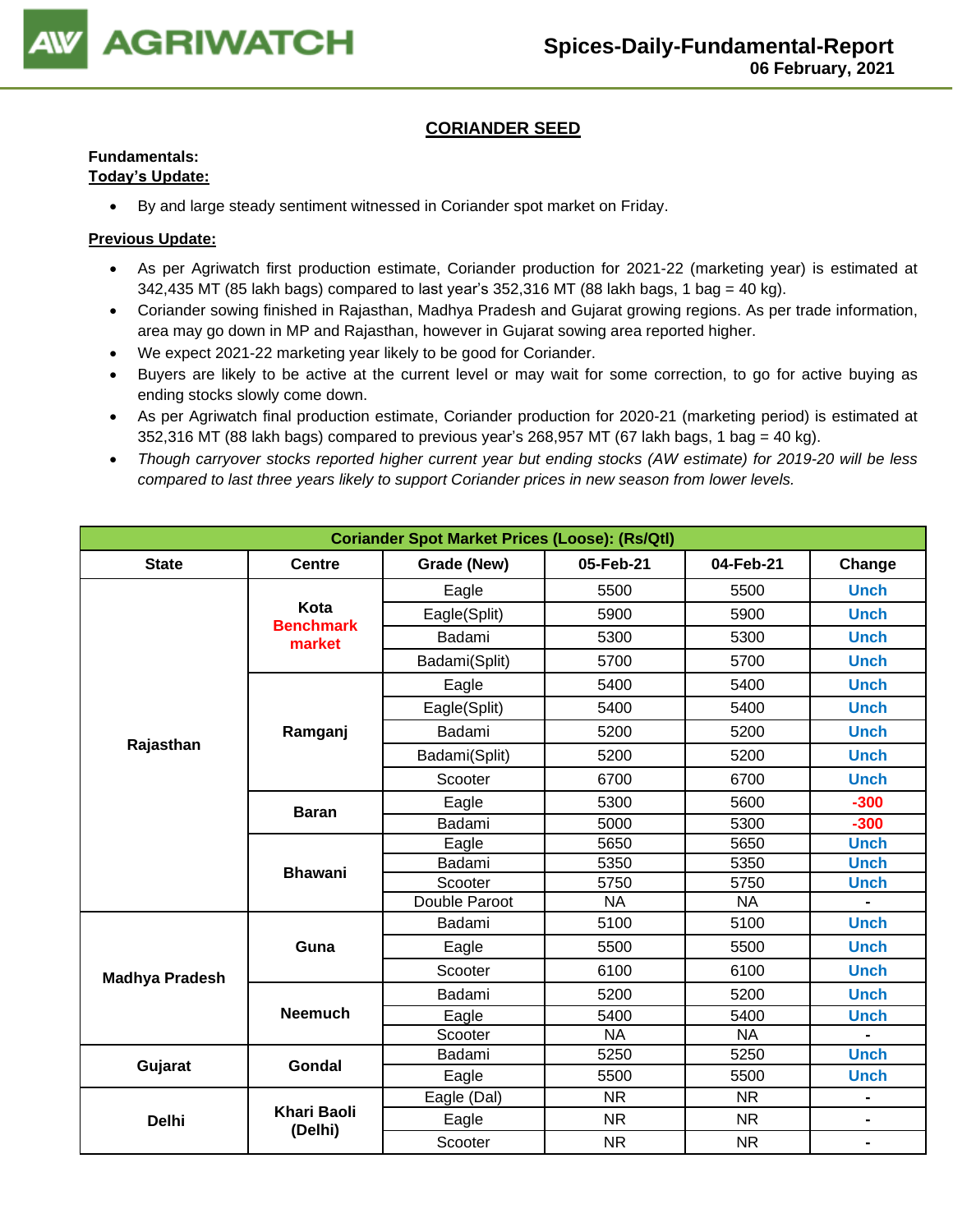

# **Spices-Daily-Fundamental-Report**

 **06 February, 2021**

| Arrival & Off-take in bags (1 bag = 40 kg) |                |               |           |           |             |  |  |
|--------------------------------------------|----------------|---------------|-----------|-----------|-------------|--|--|
| <b>State</b>                               |                | <b>Centre</b> | 05-Feb-21 | 04-Feb-21 | Change      |  |  |
|                                            | Kota           | Arrival       | 1500      | 1500      | <b>Unch</b> |  |  |
|                                            |                | Offtake       | 1500      | 1500      | <b>Unch</b> |  |  |
|                                            | Ramganj        | Arrival       | 2000      | 3000      | $-1000$     |  |  |
| Rajasthan                                  |                | Offtake       | 2000      | 3000      | $-1000$     |  |  |
|                                            | <b>Baran</b>   | Arrival       | 2000      | 1300      | 700         |  |  |
|                                            |                | Offtake       | 2000      | 1300      | 700         |  |  |
|                                            | <b>Bhawani</b> | Arrival       | 350       | 350       | <b>Unch</b> |  |  |
|                                            |                | Offtake       | 350       | 350       | <b>Unch</b> |  |  |
|                                            | Guna           | Arrival       | 1000      | 1500      | $-500$      |  |  |
|                                            |                | Offtake       | 1000      | 1500      | $-500$      |  |  |
| <b>Madhya Pradesh</b>                      | <b>Neemuch</b> | Arrival       | 1300      | 1400      | $-100$      |  |  |
|                                            |                | Offtake       | 1300      | 1400      | $-100$      |  |  |

### **NCDEX-FUTURES MARKET**

| <b>Coriander</b> |       |      |      |      |              |        |             |       |           |
|------------------|-------|------|------|------|--------------|--------|-------------|-------|-----------|
| <b>Contract</b>  | +/-\$ | Open | High | Low  | <b>Close</b> | Volume | Vol. Change | ΟI    | OI Change |
| Apr-21           | 48.00 | 6286 | 6308 | 6238 | 6306         | 190    | 120         | 2,180 | -5        |
| $May-21$         | 30.00 | 6258 | 6288 | 6288 | 6288         |        |             |       |           |
| <b>Jun-21</b>    | 0.00  | 6258 | 6258 | 6258 | 6258         | 0.00   |             | 0.00  |           |

| <b>Spread</b> | <b>Apr-21</b> | $Mav-21$ | <b>Jun-21</b> |
|---------------|---------------|----------|---------------|
| <b>Basis</b>  | $-806$        |          |               |
| Apr-21        |               | -18      |               |
| May-21        |               |          | $-30$         |

NB: Spread was done by taking Spot prices of Average quality prices at Kota. Basis = Spot prices– Near month futures

#### **NCDEX- STOCK POSITION**

| <b>Stocks</b>                                                      | <b>Demat</b> | <b>In-Process</b> | Total      |
|--------------------------------------------------------------------|--------------|-------------------|------------|
|                                                                    | 04.02.2021   | 04.02.2021        | 04.02.2021 |
| <b>Baran</b>                                                       |              | -                 | -          |
| Gondal                                                             |              |                   |            |
| Kota                                                               | 683          |                   | 683        |
| Ramganj                                                            |              |                   |            |
| $\mathbf{r} = \mathbf{r}$ , $\mathbf{r} = \mathbf{r} = \mathbf{r}$ |              |                   |            |

(**Quantity in MT)**

## **NCDEX Coriander EED Wise Stock Position Qty in MT on 01st Feb, 2021**

| <b>EED</b>   | <b>Kota</b> | Ramganj Mandi | $T_{\alpha}$ ta |
|--------------|-------------|---------------|-----------------|
| 10-Feb-21    | 753         | 10            | 763             |
| <b>Total</b> | 753         | 10            | 763             |